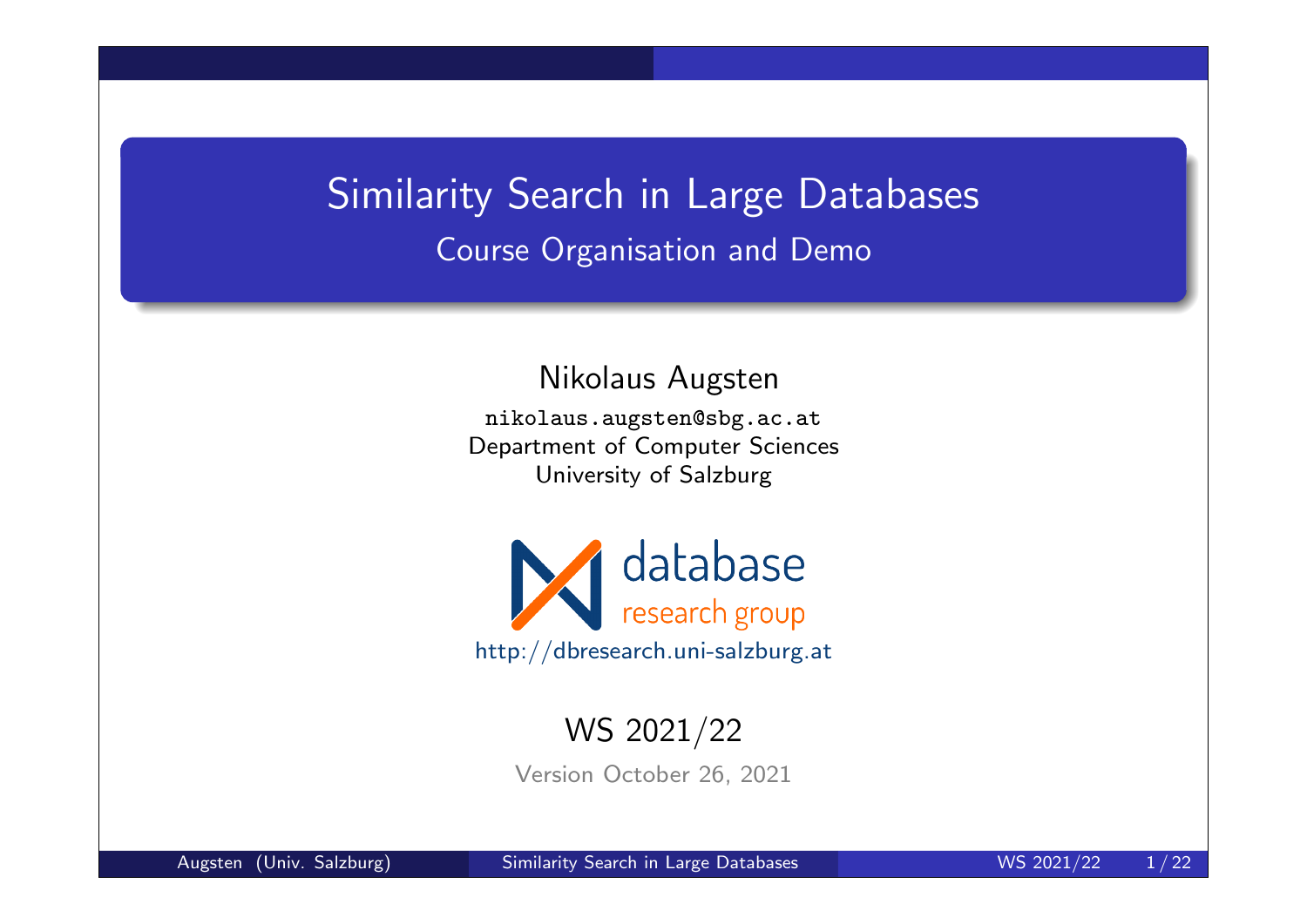# A Problem at Our Municipality of Bozen

**o** Given:

- reality owners DB (name and address of the reality)
- residents DB (name and residential address)
- both DBs cover the same geographic area (the city of Bozen)

| Peter     | Gilmstrasse 1       |
|-----------|---------------------|
| Arturas   | Gilmstrasse 3       |
| Linas     | Marieng. 1/A        |
| Markus    | Cimitero 4          |
| Michael   | Gilmstrasse 5       |
| Igor      | Friedensplatz 2/A/1 |
| Andrej    | Friedensplatz 3     |
| Francesco | Untervigil 1        |
| Johann    | Cimitero 6/B        |
| Igor      | Friedensplatz 2/A/2 |
| Nikolaus  | Cimitero 6/A        |
|           |                     |

 $0$ wners (dataset  $A$ ) Residents (dataset  $B$ )

| Rosa    | Siegesplatz $3/-/3$       |
|---------|---------------------------|
| Dario   | Friedhofplatz 4           |
| Romans  | Untervigli 1              |
| Adriano | Mariengasse 1             |
| Maria   | Siegesplatz $3/-/2$       |
| Arturas | Hermann-von-Gilm-Str. 3/A |
| Peter   | Hermann-von-Gilm-Str. 1   |
| Markus  | Siegesplatz 2/A           |
| Juozas  | Hermann-von-Gilm-Str. 3/B |
| Andrej  | Siegesplatz $3/-/1$       |
| Luigi   | Friedhofplatz 6           |
| Anita   | Herman-von-Gilm-Str. 6    |
|         |                           |

Query: Give me owner and resident for each apartment in Bozen!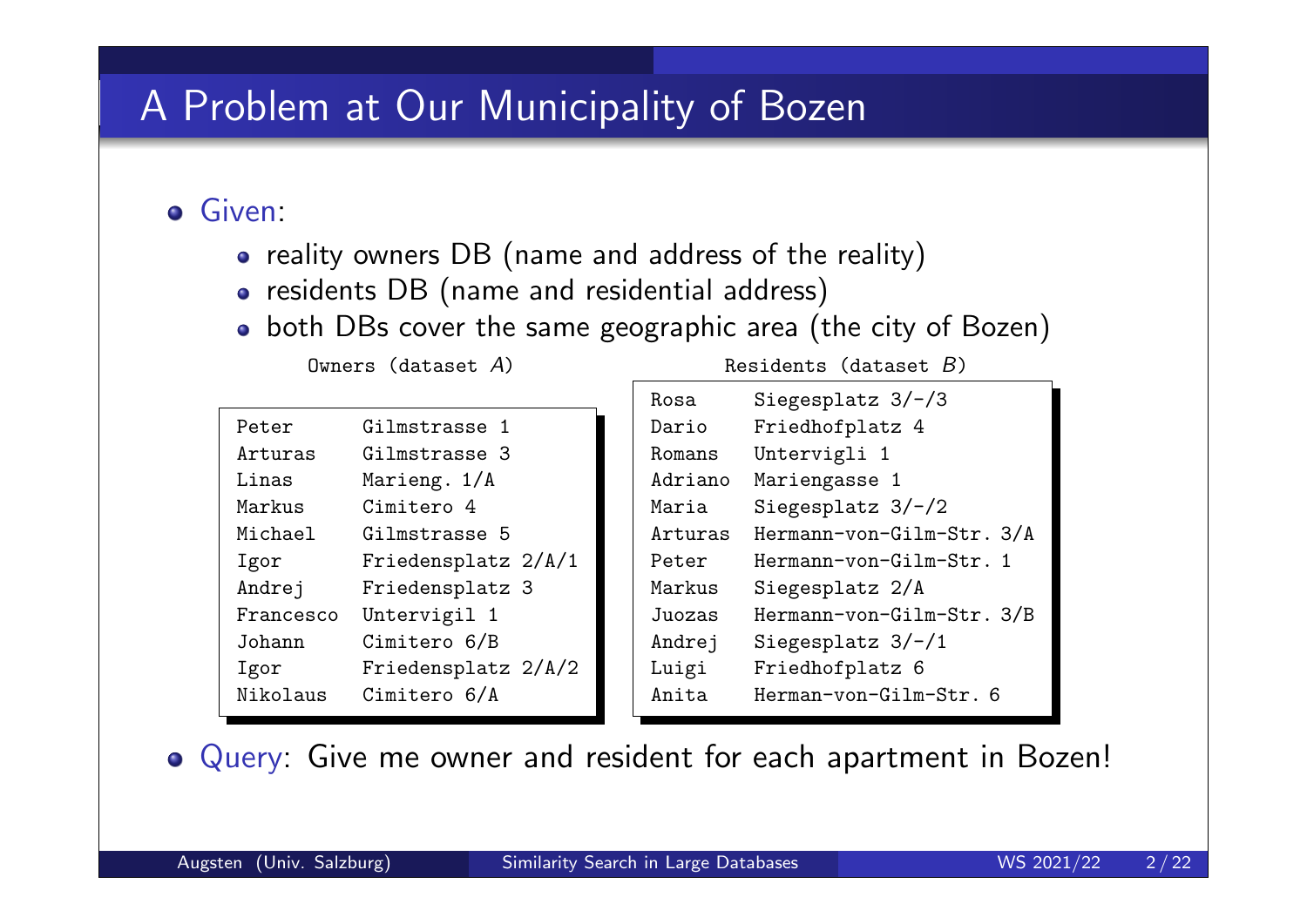# Assumptions for the Solutions in this Course

#### **o** Large data volumes

- cannot be done by hand
- solution must be efficient
- **o** Data-driven, not process-driven
	- Sometimes it is better to change the world, e.g., force people to adhere to coding conventions, instead of fixing the errors later.
	- We cannot change the world.
- No domain-specific solution (e.g., address standardization)
- No training phase (e.g., supervised learning)
- No expensive configuration (e.g., define dictionaries, rules)
- **•** Tuning parameters (like weights) are OK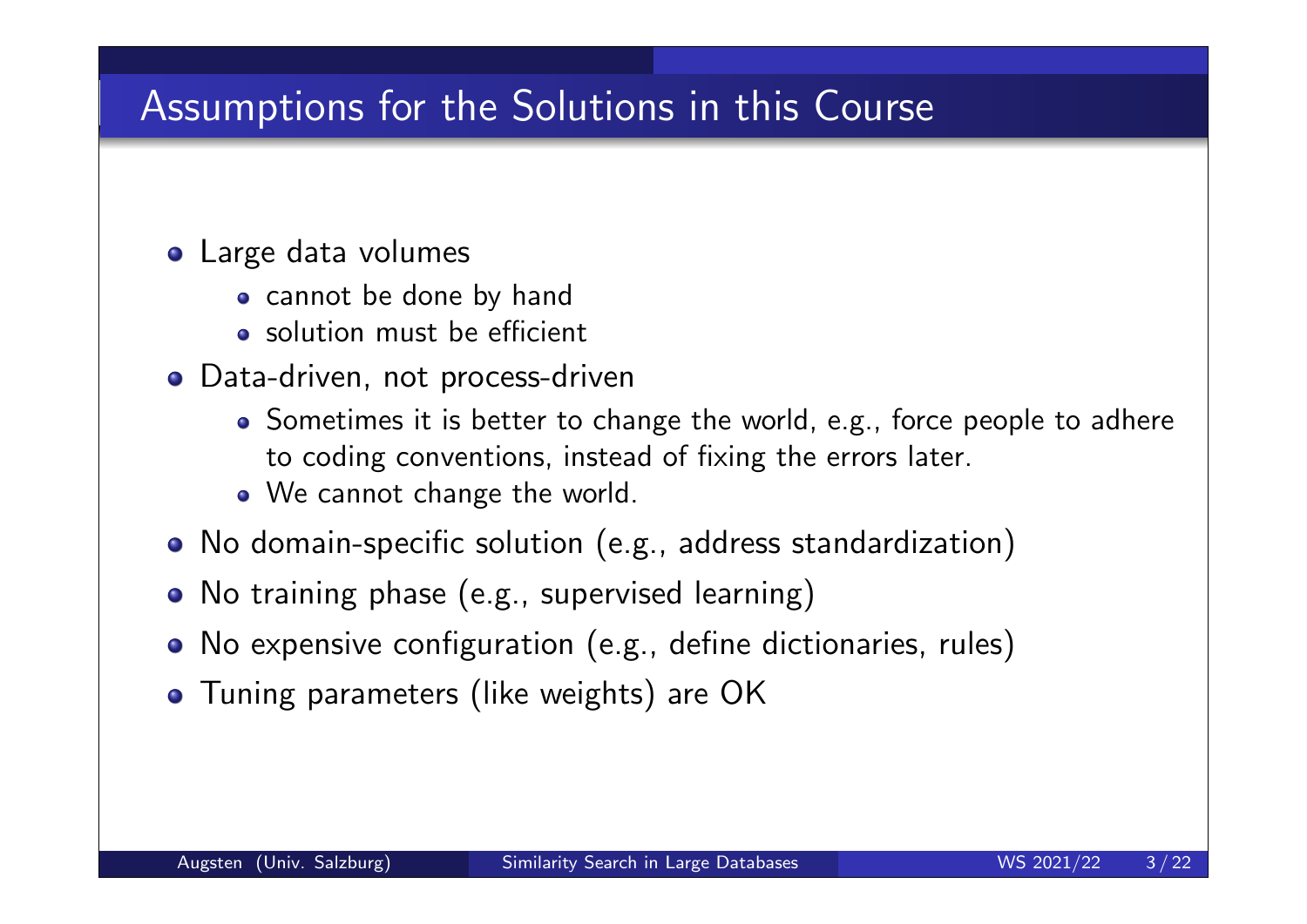# The Objects

- Many objects can be represented as sets:
	- text document by the set of its words
	- social network user by the set of group memberships or friends
	- sales by the set of product categories
	- user interaction as the set of visited links
- o Strings are everywhere:
	- deduplicate product names retrieved by a wrapper
	- integration of customer records
	- cluster medical records by free text description
- Hierarchical data are represented as Trees:
	- **o** ISON or XML data
	- abstract syntax trees for code analysis
	- RNA secondary structures in biology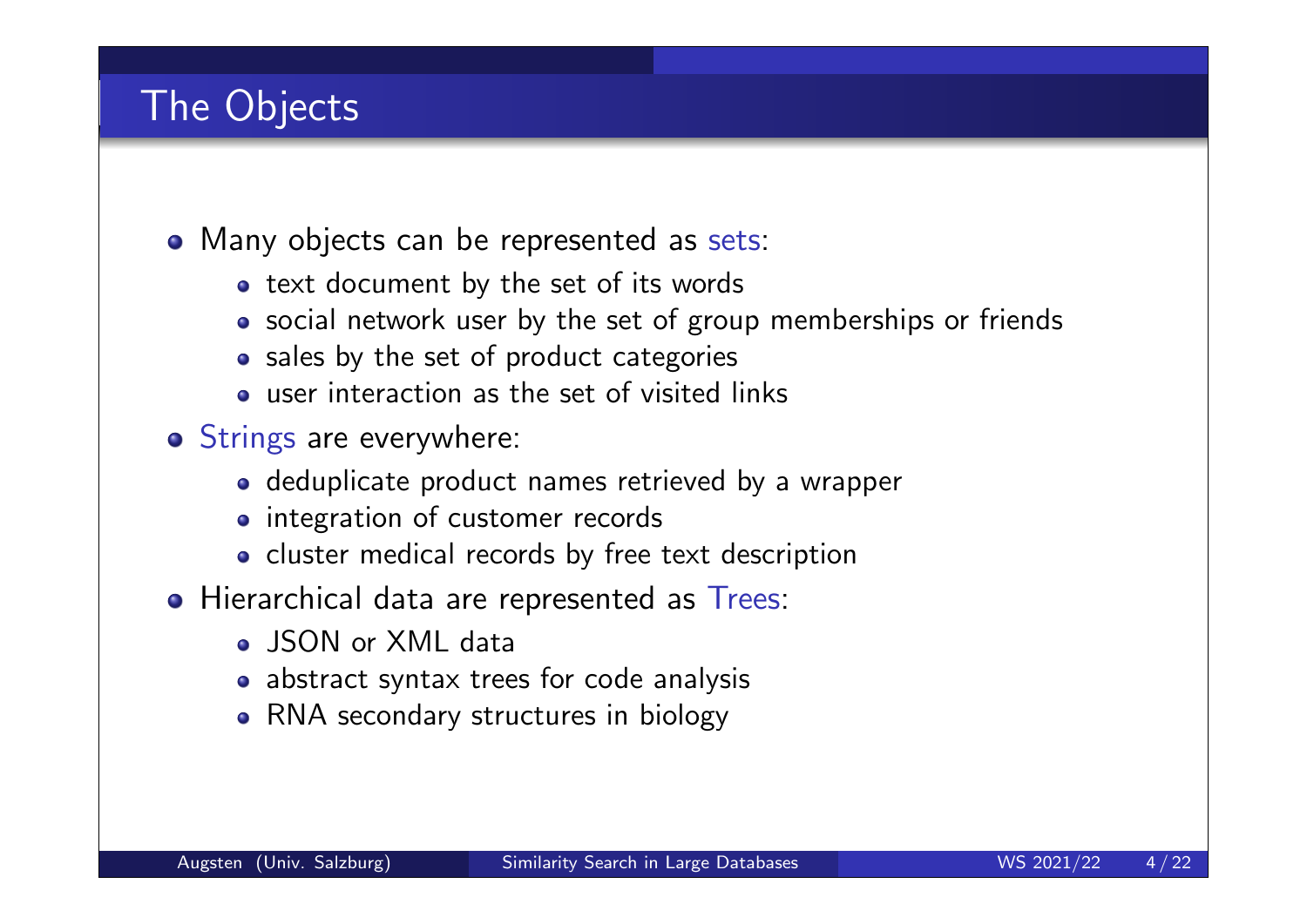

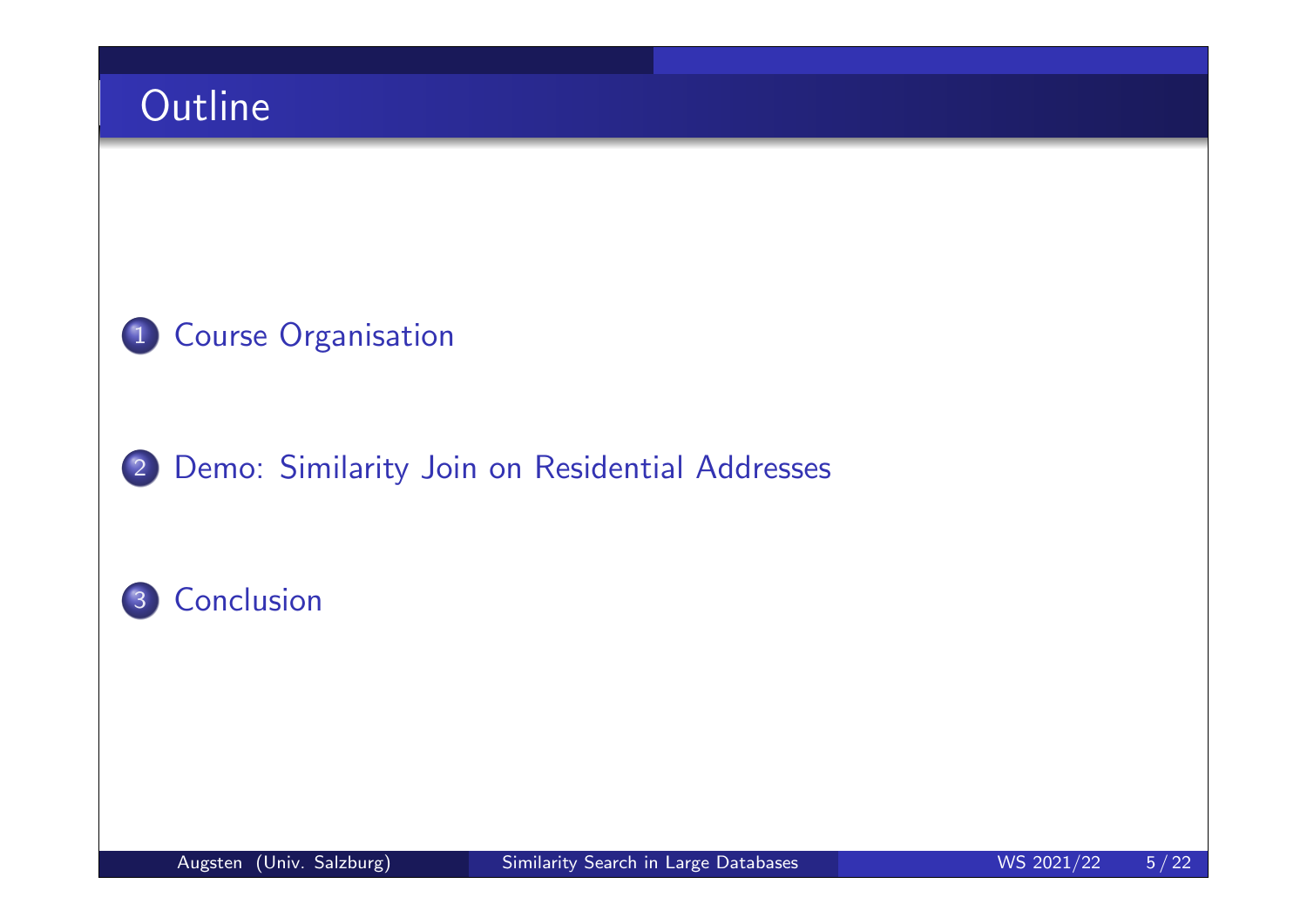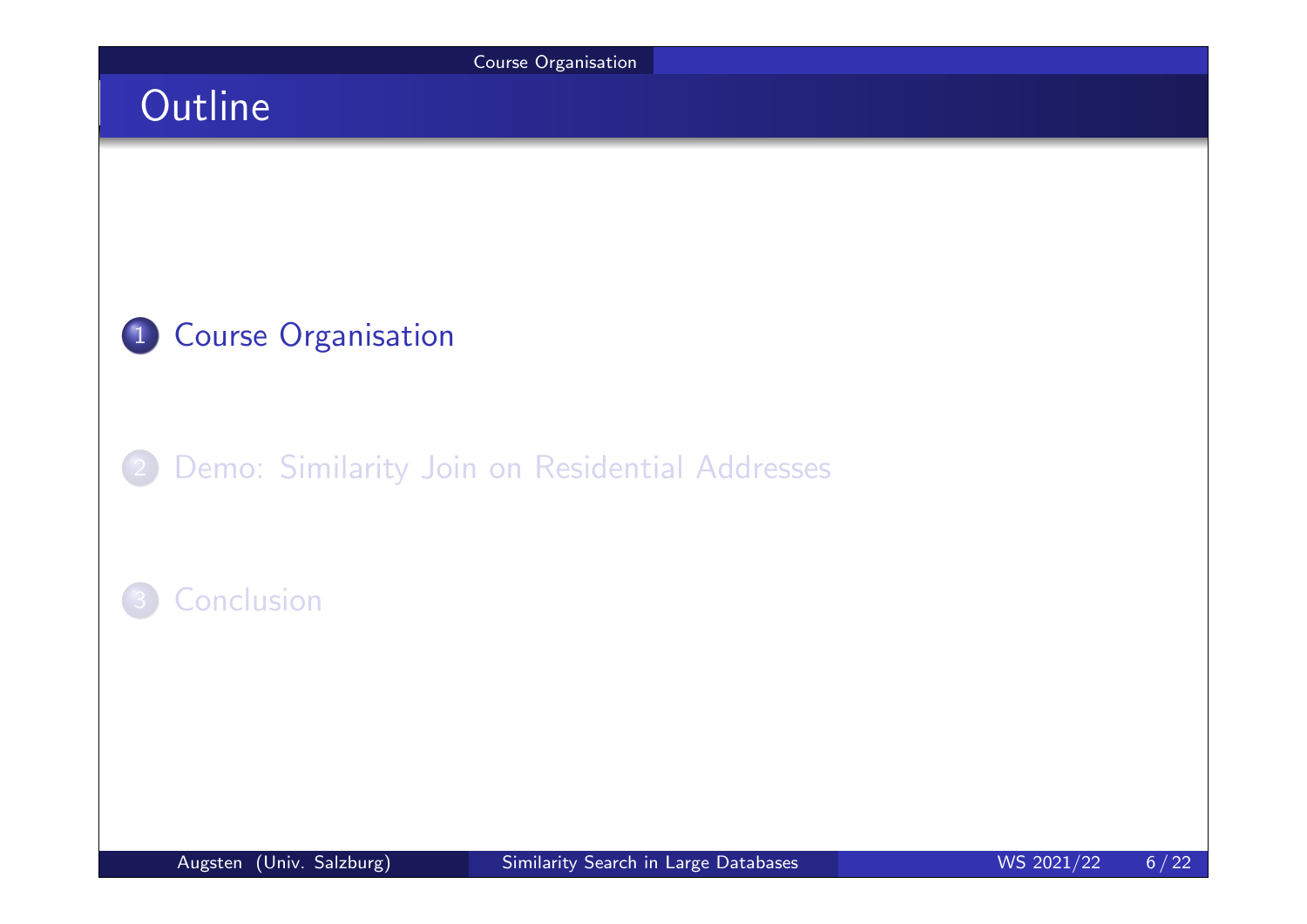Course Organisation

All Information about Lecture and Lab

#### https://dbresearch.uni-salzburg.at/teaching/2021ws/ssdb/



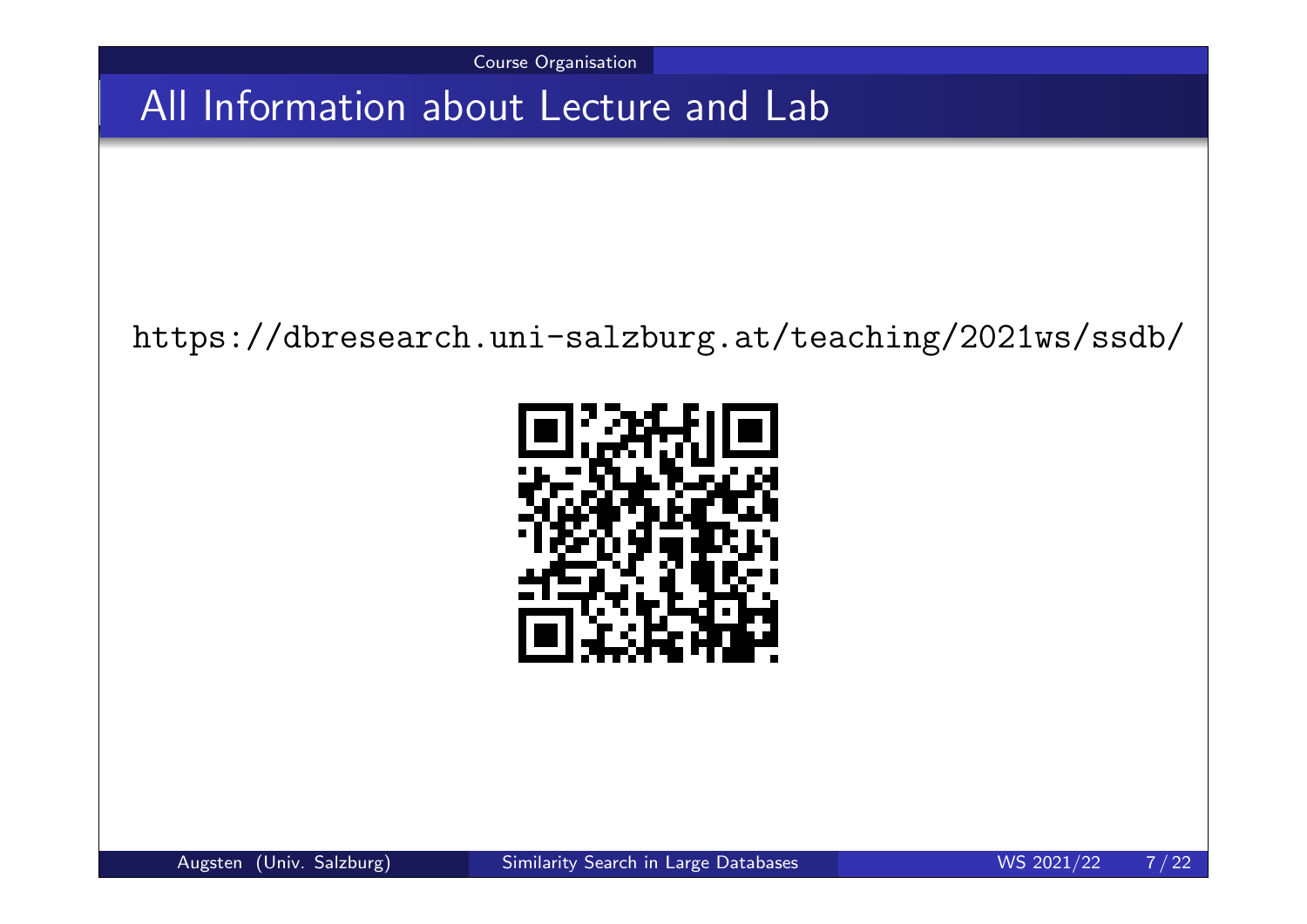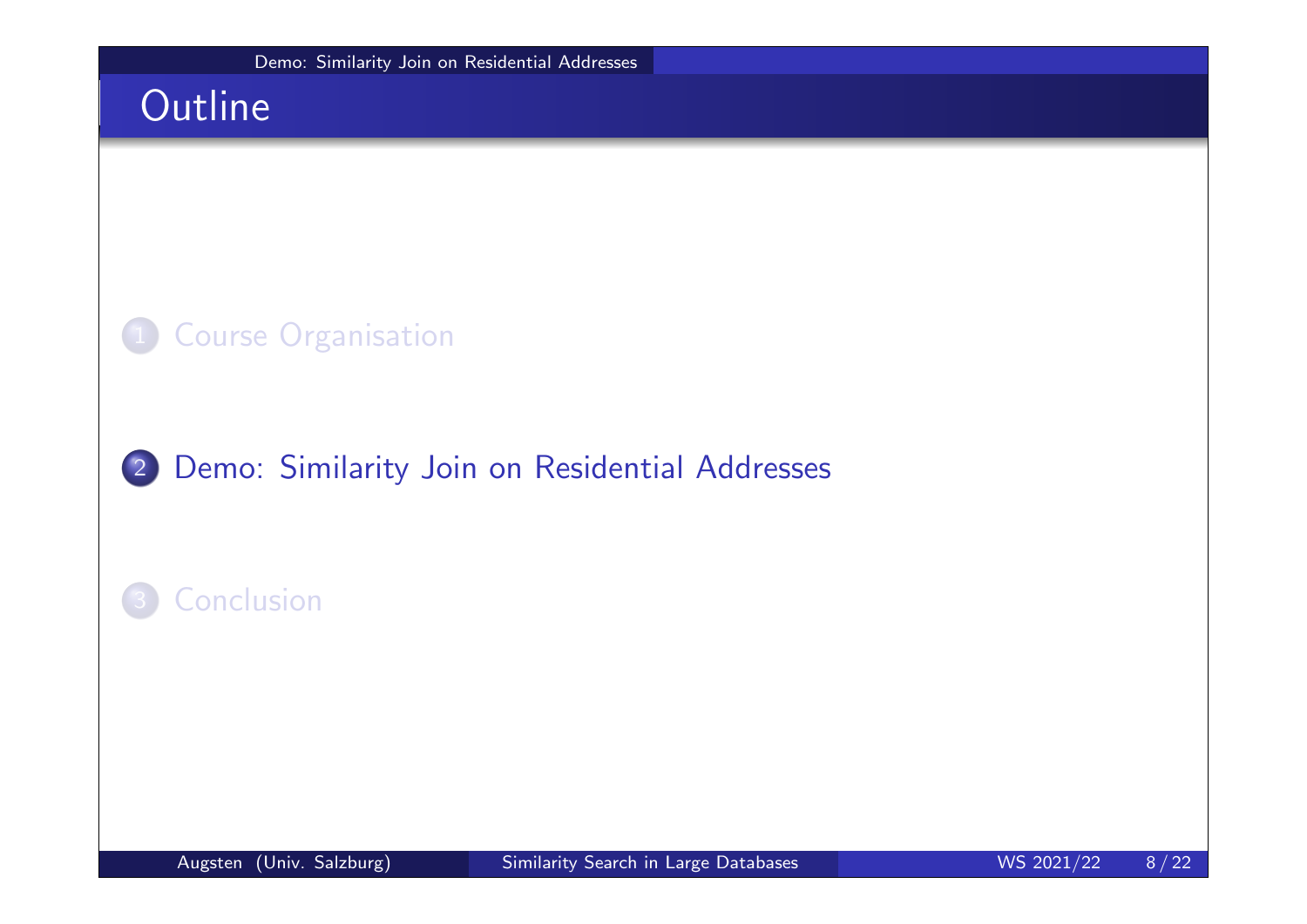#### Back to Our Initial Example

**o** Given:

- reality owners DB (name and address of the reality)
- residents DB (name and residential address)
- both DBs cover the same geographic area (the city of Bozen/Italy)

| Peter     | Gilmstrasse 1       |
|-----------|---------------------|
| Arturas   | Gilmstrasse 3       |
| Linas     | Marieng. 1/A        |
| Markus    | Cimitero 4          |
| Michael   | Gilmstrasse 5       |
| Igor      | Friedensplatz 2/A/1 |
| Andrej    | Friedensplatz 3     |
| Francesco | Untervigil 1        |
| Johann    | Cimitero 6/B        |
| Igor      | Friedensplatz 2/A/2 |
| Nikolaus  | Cimitero 6/A        |

 $0$ wners (dataset  $A$ ) Residents (dataset  $B$ )

| Rosa    | Siegesplatz $3/-/3$       |
|---------|---------------------------|
| Dario   | Friedhofplatz 4           |
| Romans  | Untervigli 1              |
| Adriano | Mariengasse 1             |
| Maria   | Siegesplatz $3/-/2$       |
| Arturas | Hermann-von-Gilm-Str. 3/A |
| Peter   | Hermann-von-Gilm-Str. 1   |
| Markus  | Siegesplatz 2/A           |
| Juozas  | Hermann-von-Gilm-Str. 3/B |
| Andrej  | Siegesplatz $3/-/1$       |
| Luigi   | Friedhofplatz 6           |
| Anita   | Herman-von-Gilm-Str. 6    |
|         |                           |

Give me owner and resident for each apartment in Bozen!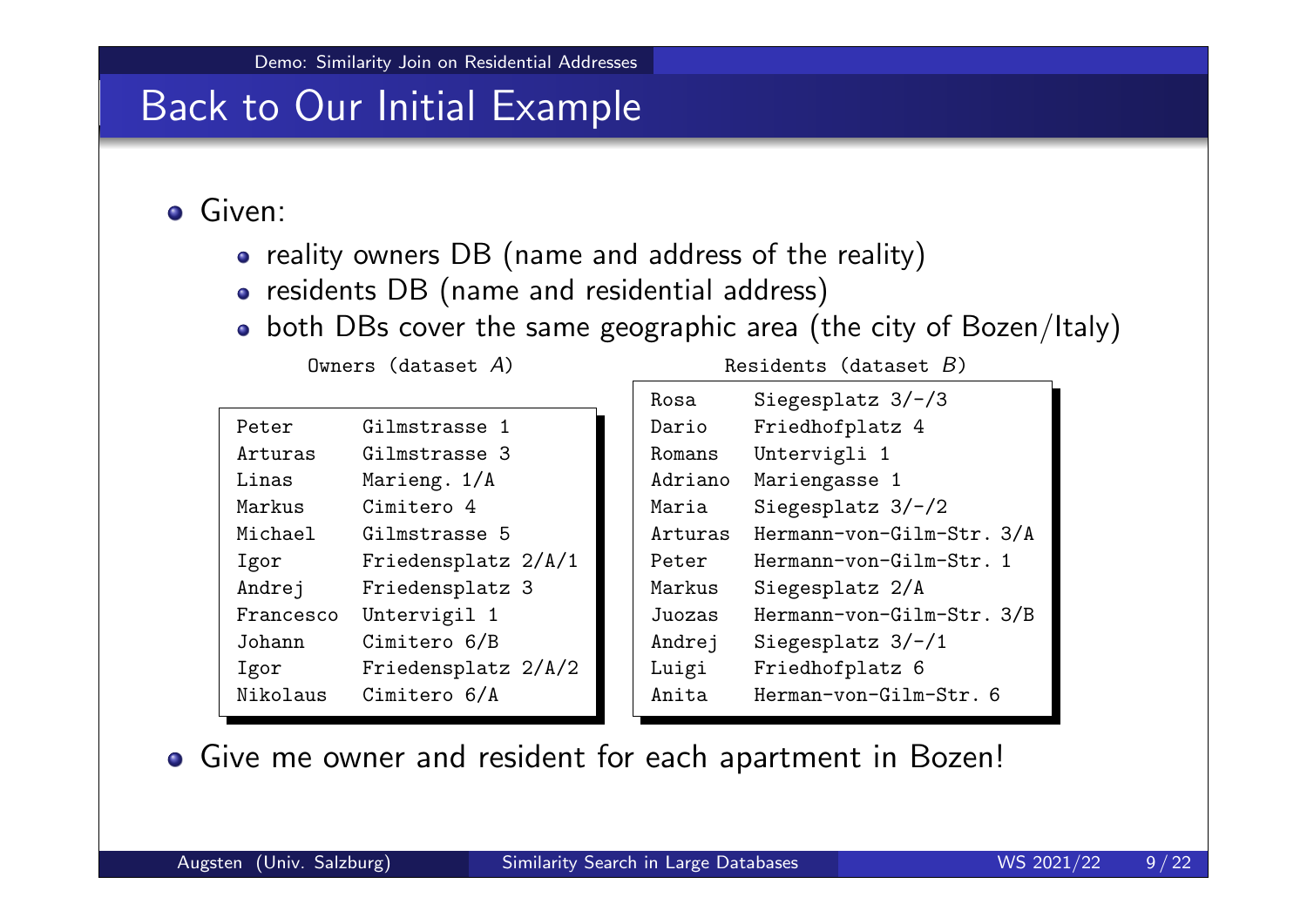# Database Representation

#### Owners **Residents**

|            | A            |              |              |   | B         |                       |                |   |                |
|------------|--------------|--------------|--------------|---|-----------|-----------------------|----------------|---|----------------|
| strlD      | name         | num entr apt |              |   | strlD     | name                  | num entr apt   |   |                |
| $\alpha_1$ | Gilmstrasse  |              |              |   | $\beta_2$ | Hermann-von-Gilm-Str. | $\mathbf{1}$   |   |                |
| $\alpha_1$ | Gilmstrasse  | 3            |              |   | $\beta_2$ | Hermann-von-Gilm-Str. | 3              | A |                |
| $\alpha_1$ | Gilmstrasse  | 5            |              |   | $\beta_2$ | Hermann-von-Gilm-Str. | 3              | B |                |
| $\alpha_2$ | Fiedensplatz | 2            | A            |   | $\beta_2$ | Hermann-von-Gilm-Str. | 6              |   |                |
| $\alpha_2$ | Fiedensplatz | 2            | $\mathbf{A}$ | 2 | $\beta_3$ | Siegesplatz           | $\overline{2}$ | A |                |
| $\alpha_2$ | Fiedensplatz | 3            |              |   | $\beta_3$ | Siegesplatz           | 3              |   |                |
| $\alpha_3$ | Cimitero     | 4            |              |   | $\beta_3$ | Siegesplatz           | 3              |   | $\overline{2}$ |
| $\alpha_3$ | Cimitero     | 6            | A            |   | $\beta_3$ | Siegesplatz           | 3              |   | 3              |
| $\alpha_3$ | Cimitero     | 6            | $\mathbf{B}$ |   | $\beta_1$ | Friedhofplatz         | 4              |   |                |
| $\alpha_4$ | Untervigil   | 1            |              |   | $\beta_1$ | Friedhofplatz         | 6              |   |                |
| $\alpha_5$ | Marieng.     |              | A            |   | $\beta_5$ | Untervigli            |                |   |                |
|            |              |              |              |   | $\beta_4$ | Mariengasse           |                |   |                |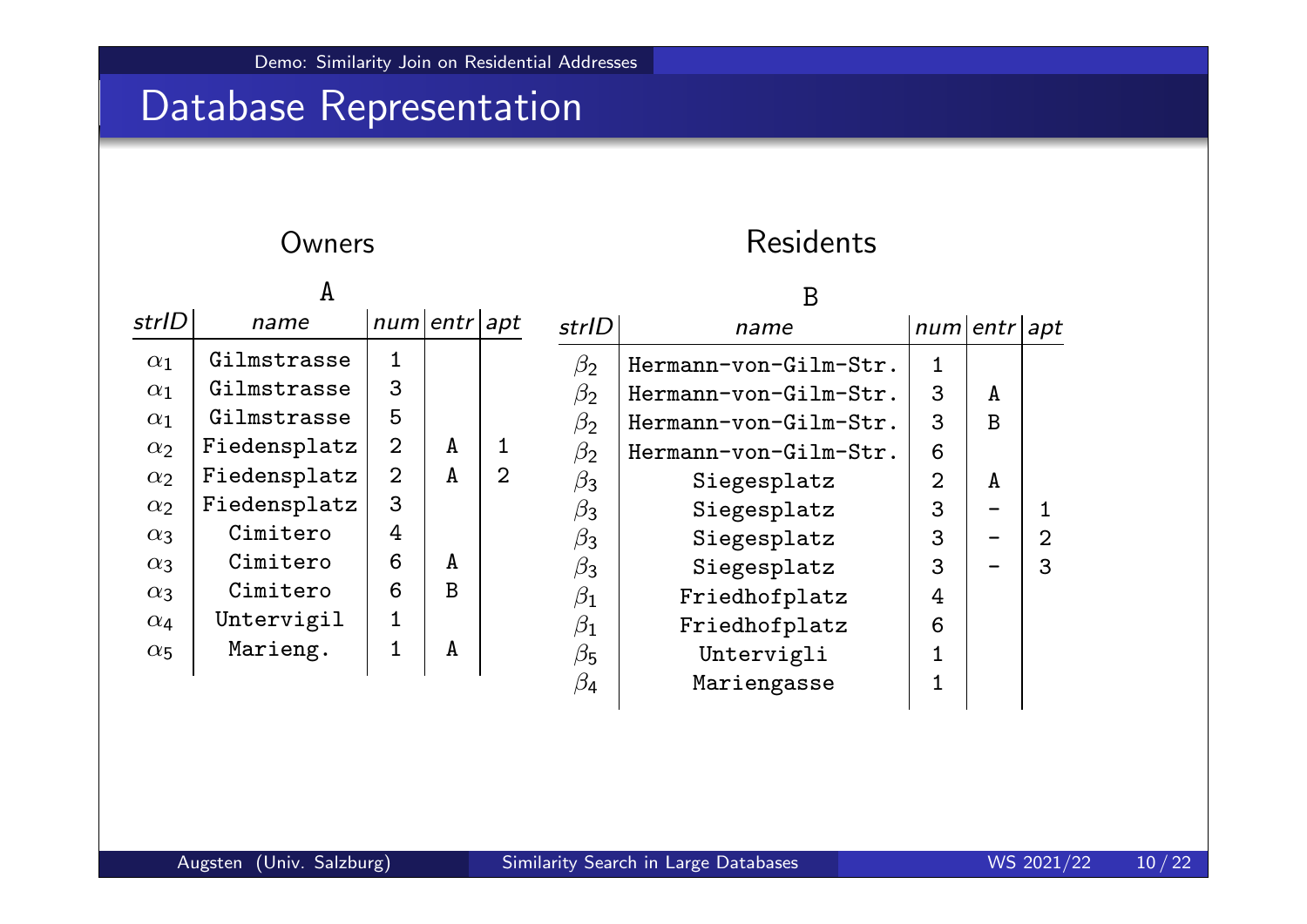# **String Similarity**

#### **• Observation 1:** Some street names are similar.

| dataset $A$   | dataset $B$           |
|---------------|-----------------------|
| Gilmstrasse   | Friedhofplatz         |
| Friedensplatz | Hermann-von-Gilm-Str. |
| Cimitero      | Siegesplatz           |
| Untervigil    | Mariengasse           |
| Marieng.      | Untervigli            |

- We match:
	- Untervigil  $\leftrightarrow$  Untervigli
	- Marieng.  $\leftrightarrow$  Mariengasse
	- $\bullet$  Gilmstrasse  $\leftrightarrow$  Hermann-von-Gilm-Str.
- But what to do with the others?
	- Friedensplatz was renamed to Siegesplatz, but one database was not updated
	- Cimitero is the Italian name for Friedhofplatz (German name)
- **•** Problem: Friedensplatz looks more like Friedhofplatz than like Siegesplatz!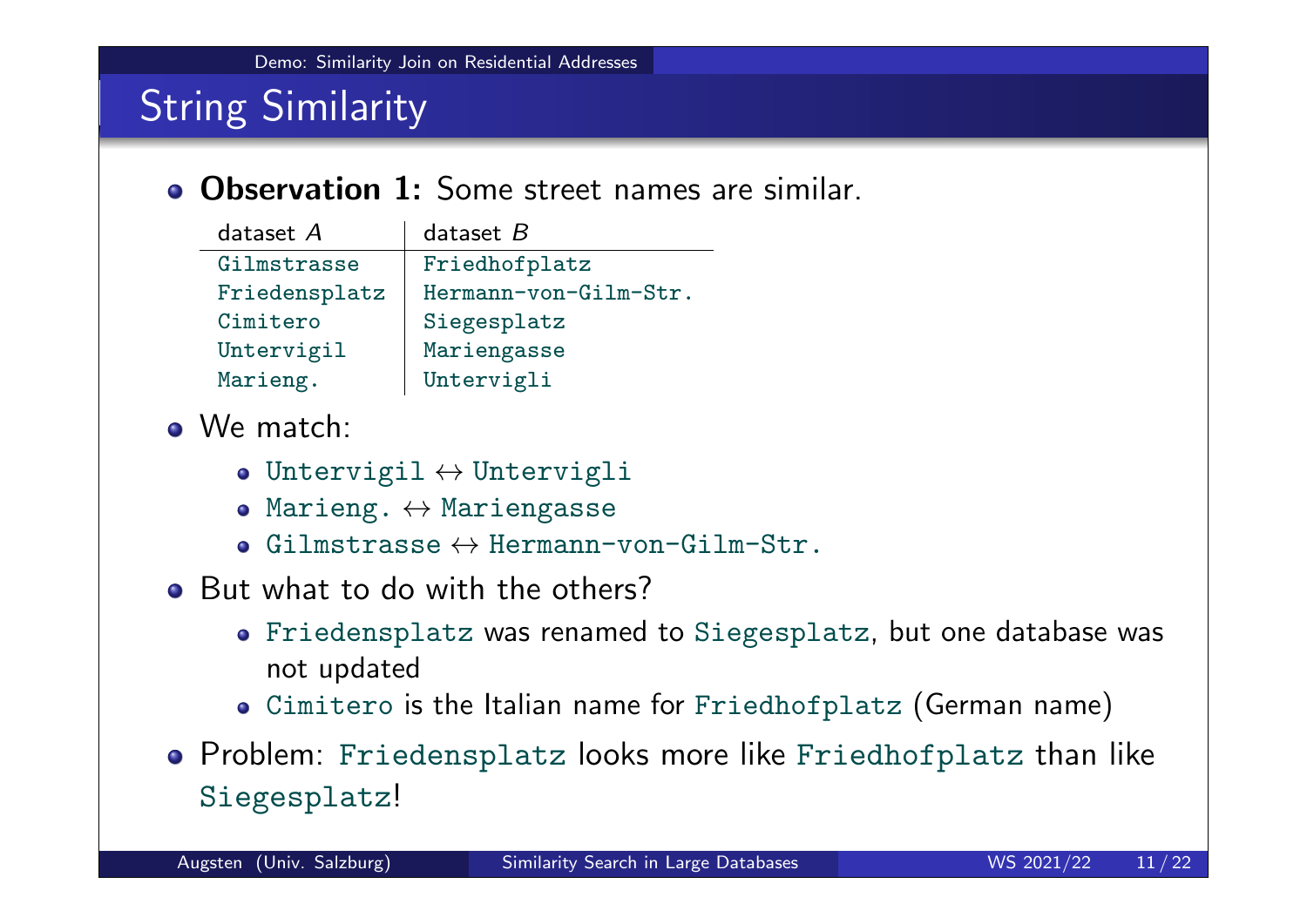#### Demo: String Similarity

#### • Street name tables:

| strlD      | name          | strlD     | name                  |
|------------|---------------|-----------|-----------------------|
| $\alpha_1$ | Gilmstrasse   | $\beta_1$ | Friedhofplatz         |
| $\alpha_2$ | Friedensplatz | $\beta$   | Hermann-von-Gilm-Str. |
| $\alpha_3$ | Cimitero      | $\beta_3$ | Siegesplatz           |
| $\alpha_4$ | Untervigil    | $\beta$ 4 | Mariengasse           |
| $\alpha_5$ | Marieng.      | $\beta_5$ | Untervigli            |

 $\bullet$  Distance matrix for the q-gram distance between strings:

|            |        | $^{2}$ |        | 14     |        |
|------------|--------|--------|--------|--------|--------|
| $\alpha_1$ |        | 0.8333 | 1.0    | 0.6923 | 1.0    |
| $\alpha_2$ | J.3333 |        | 0.5714 | 0.9286 | 1.0    |
| $\alpha_3$ |        |        |        | 1.0    | 0.9091 |
| $\alpha_4$ | 1.0    | 0.9429 | 1.0    |        | 0.3333 |
| $\alpha_5$ | 0.92   | 0.9394 | 1.0    | 0.3913 |        |

Matches with the global greedy algorithm:  $\{(\alpha_2,\beta_1),(\alpha_4,\beta_5),(\alpha_5,\beta_4),(\alpha_1,\beta_2),(\alpha_3,\beta_3),\}$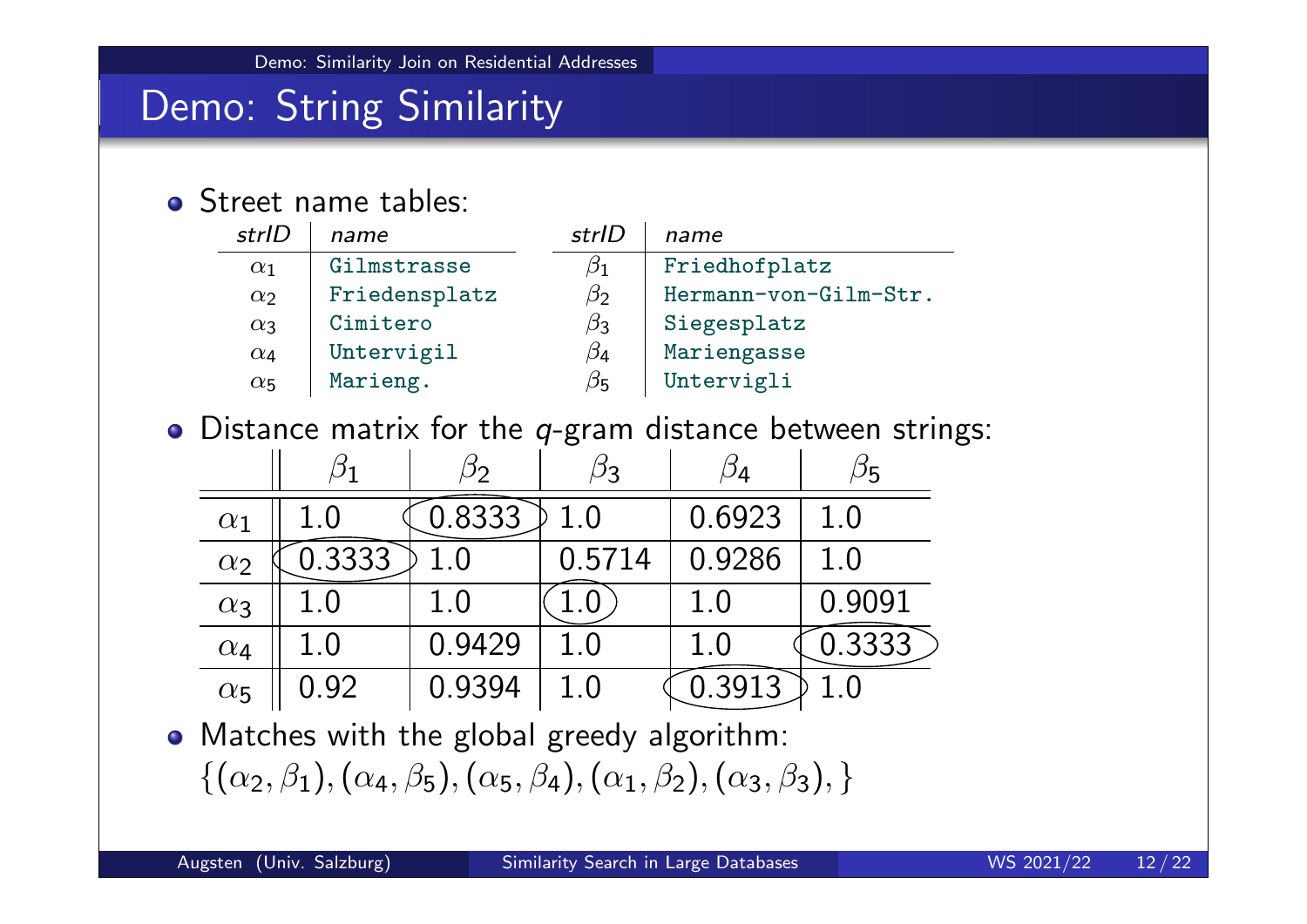#### Tree Similarity

- Observation 2: Different streets have different addresses.
- Build *address tree:*



- Address is path from root to leaf.
- Example: Shaded path is the address Friedensplatz 2/A/1 (house number 2, entrance A, apartment 1).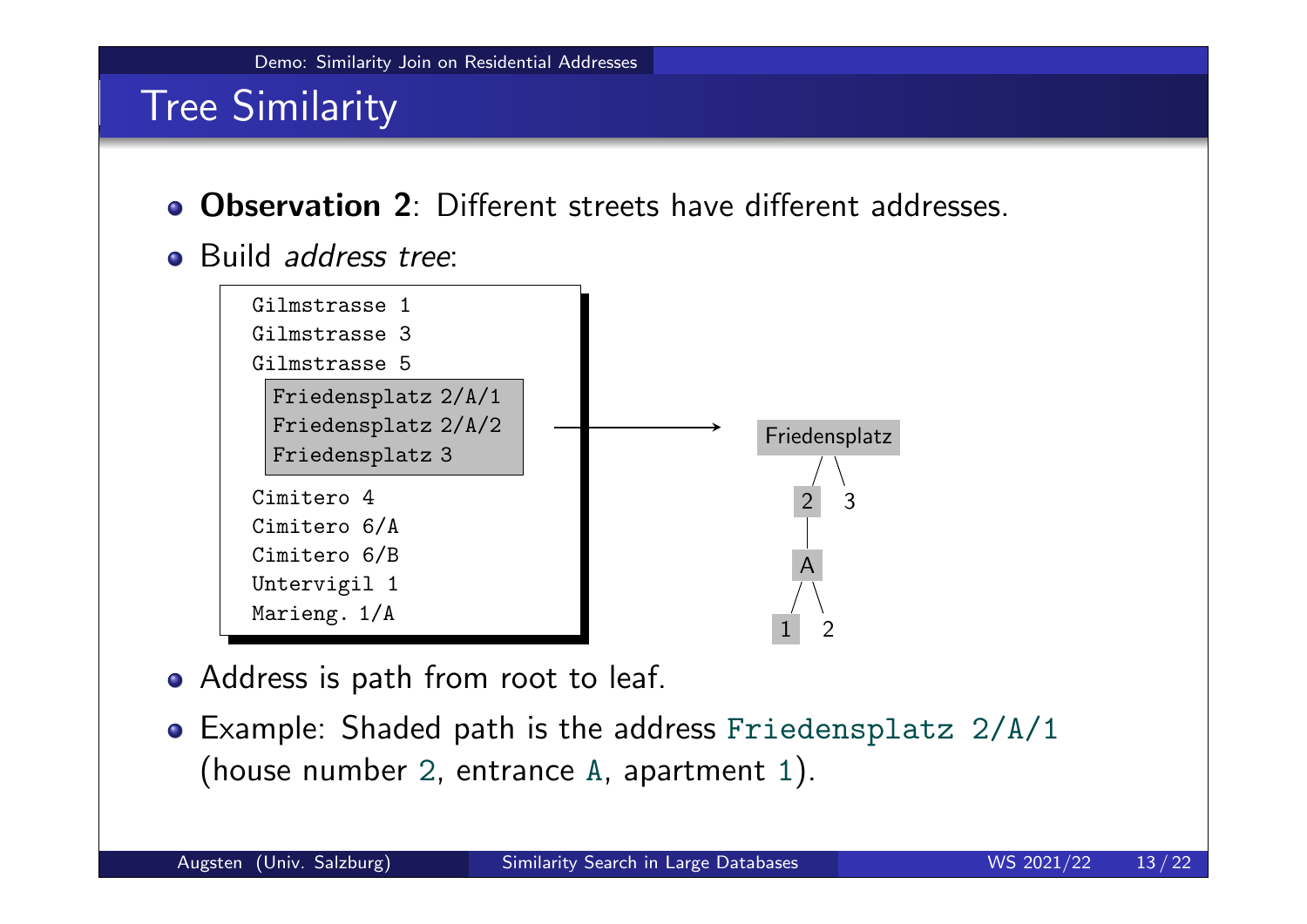#### Tree Similarity



- Ignore root labels for distance computation.
- Trees of Siegesplatz and Friedensplatz are similar :-)
- Trees of Cimitero and Friedhofplatz are similar :-)
- But: Untervigil and Mariengasse have identical address trees in dataset B.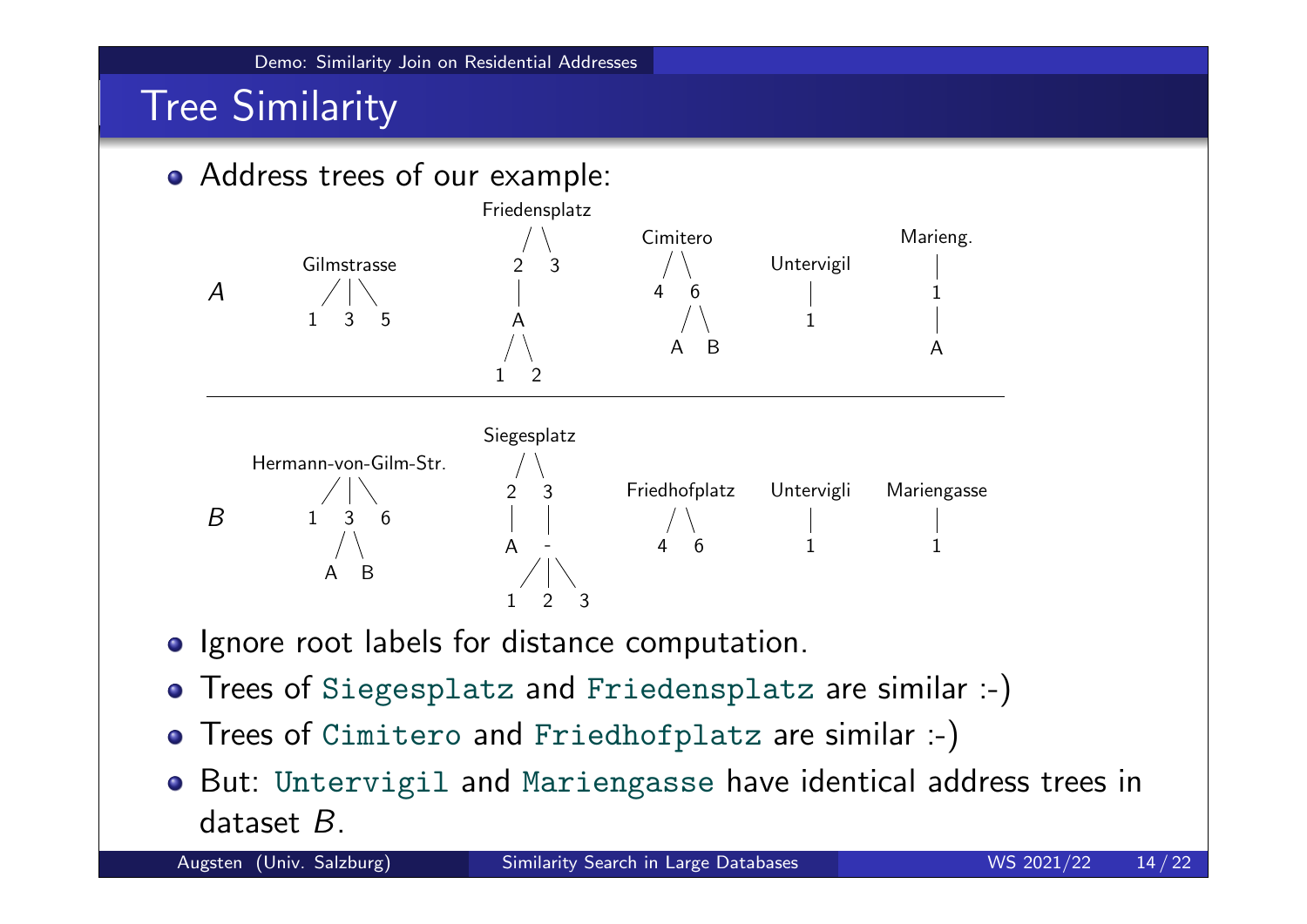#### Demo: Tree Similarity

#### • Street name tables:

| strlD      | name          | strlD     | name                  |
|------------|---------------|-----------|-----------------------|
| $\alpha_1$ | Gilmstrasse   | $\beta_1$ | Friedhofplatz         |
| $\alpha_2$ | Friedensplatz | $\beta$   | Hermann-von-Gilm-Str. |
| $\alpha_3$ | Cimitero      | $\beta_3$ | Siegesplatz           |
| $\alpha_4$ | Untervigil    | $\beta$ 4 | Mariengasse           |
| $\alpha_5$ | Marieng.      | $\beta_5$ | Untervigli            |

 $\bullet$  Distance matrix for the  $pq$ -gram distance between trees:

|            |         | 2י     | ŊЗ      | 14      | פי     |
|------------|---------|--------|---------|---------|--------|
| $\alpha_1$ | 1.0     | 7143   | $1.0\,$ | 0.6667  | 0.6667 |
| $\alpha_2$ | $1.0\,$ |        | 0.5758  | 1.0     | 1.0    |
| $\alpha_3$ | 4118    | 0.9167 | 1.0     | $1.0\,$ | 1.0    |
| $\alpha_4$ | $1.0\,$ | 0.7647 | 1.0     |         | 0.0    |
| $\alpha_5$ | $1.0\,$ | 09     | 1.0     | 0.4545  | .4545  |

Matches with the global greedy algorithm:  $\{(\alpha_4, \beta_4), (\alpha_3, \beta_1), (\alpha_5, \beta_5), (\alpha_2, \beta_3), (\alpha_1, \beta_2)\}\$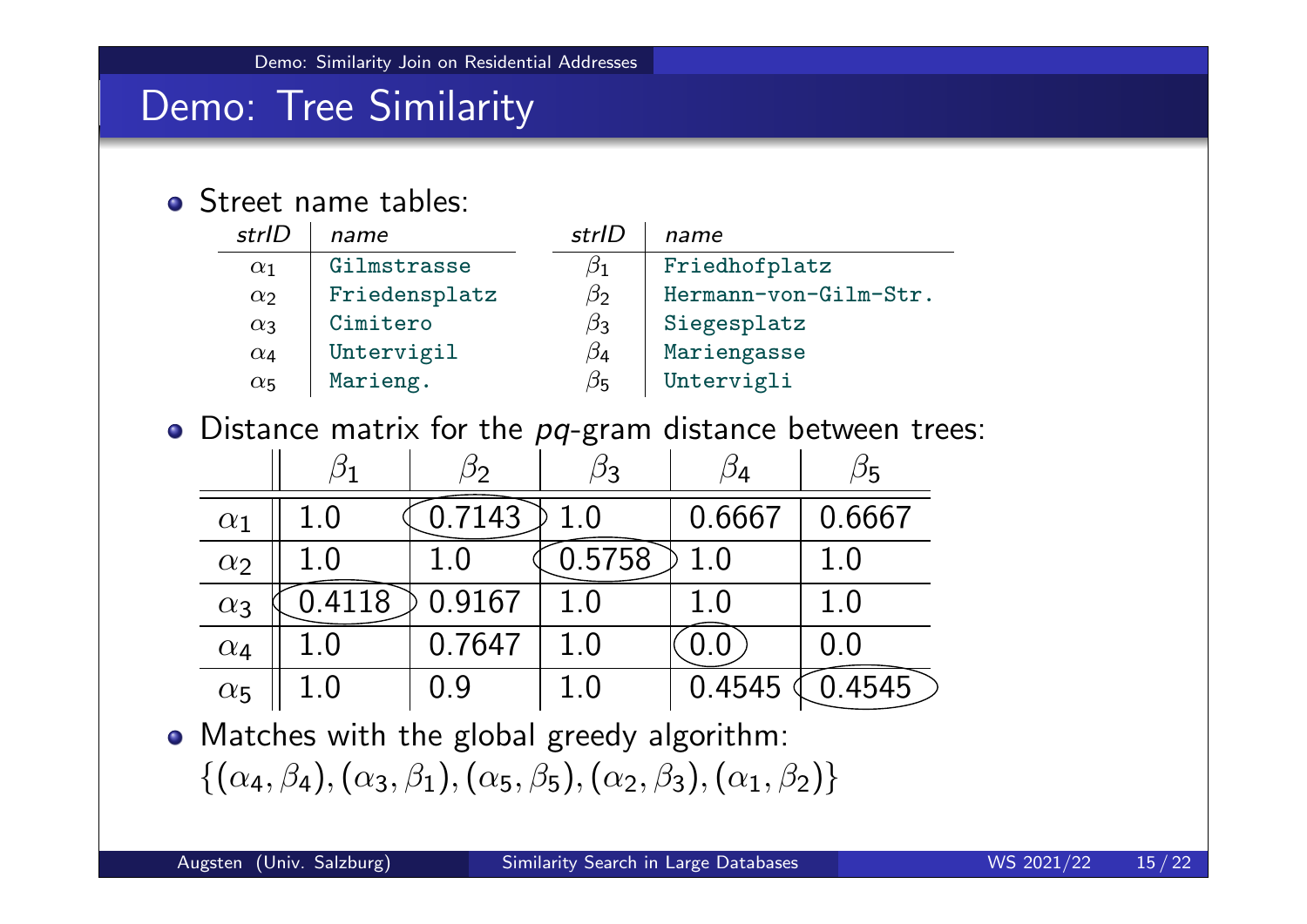# Combining String and Tree Distance

- Use strings and trees!
- String distance s, tree distance t
- Weight  $\omega \in [0..1]$ 
	- $\bullet \ \omega = 0 \rightarrow \text{only trees}$
	- $\sim \omega = 1 \rightarrow$  only strings
- $\bullet$  overall distance  $d$  (using weighted Euclidean distance):

$$
d=\sqrt{\omega s^2+(1-\omega)t^2}
$$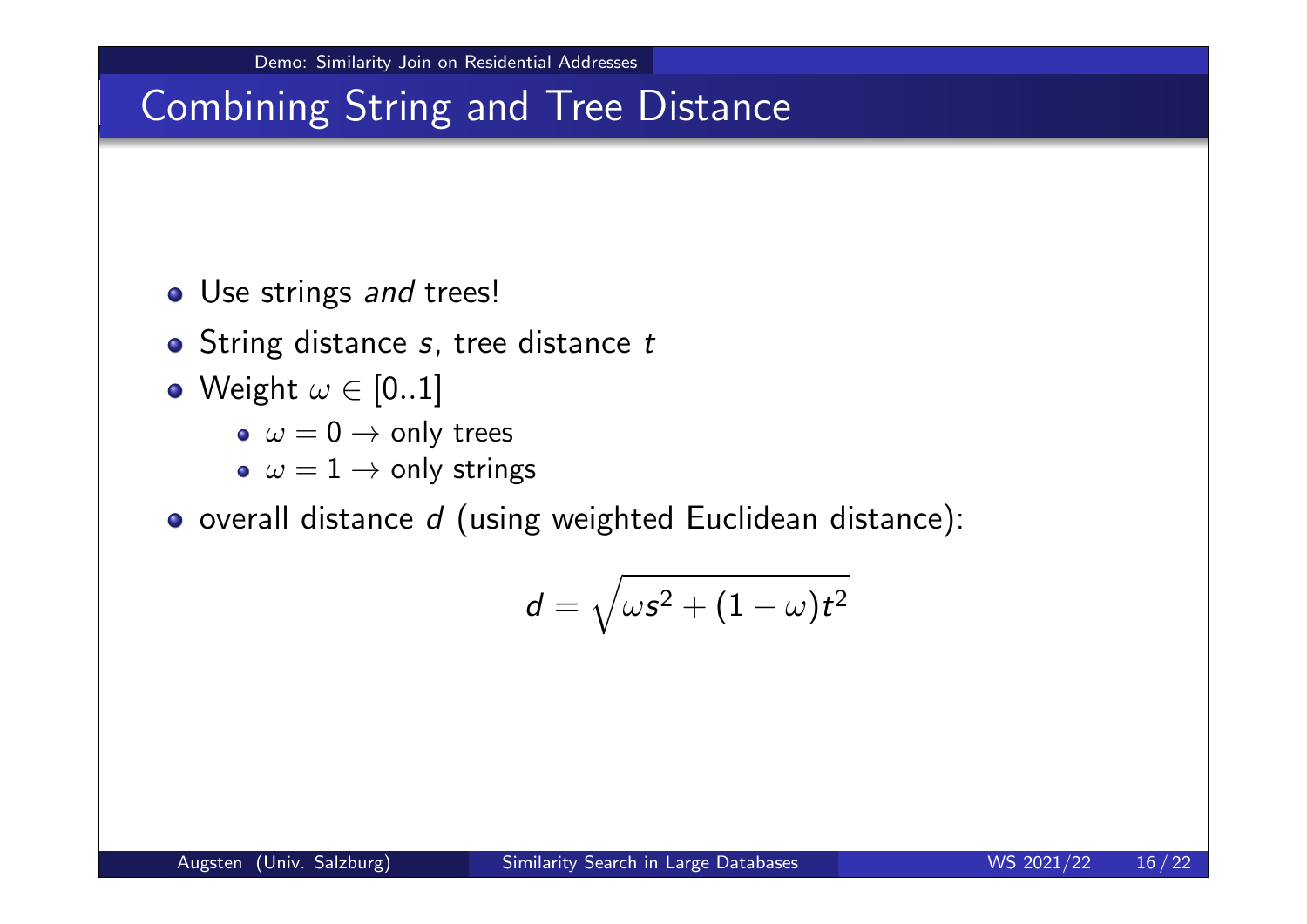#### Demo: Combining String and Tree Distance

• Computed with  $w = 0.5$  from string and tree matrices:

|            |        | 22     |         | 14     |        |
|------------|--------|--------|---------|--------|--------|
| $\alpha_1$ |        | 0.7761 | 1.0     | 0.6796 | 0.8498 |
| $\alpha_2$ | 0.7454 |        | 0 5736  | 0.9649 | 1.0    |
| $\alpha_3$ | J.7647 | 0.9592 | 1.0     | 1.0    | 0.9556 |
| $\alpha_4$ |        | 0.8584 | $1.0\,$ | 0.7071 | 0.2357 |
| $\alpha_5$ | 0.9608 | 0.9199 | 1.0     | 4241   | 0.7767 |

- Matches with the global greedy algorithm:  $\{(\alpha_4, \beta_5), (\alpha_5, \beta_4), (\alpha_2, \beta_3), (\alpha_3, \beta_1), (\alpha_1, \beta_2)\}\$
- All matches are correct :-)  $G$ ilmstrasse  $\leftrightarrow$ Hermann-von- $G$ ilm-Str.  $Friedensplatz \leftrightarrow Siegesplatz$  $Cimittero \leftrightarrow Friedhofplatz$ Untervigil $\leftrightarrow$ Untervigli Marieng.  $\leftrightarrow$  Mariengasse map<sub>A</sub>B  $idA \mid idB$  $\alpha_4$  $\beta$ <sub>5</sub>  $\alpha$ 5  $\beta_4$  $\alpha$  $\beta_3$  $α_3$  $\beta_1$  $\alpha_1$  $\beta$

Augsten (Univ. Salzburg) Similarity Search in Large Databases WS 2021/22 17/22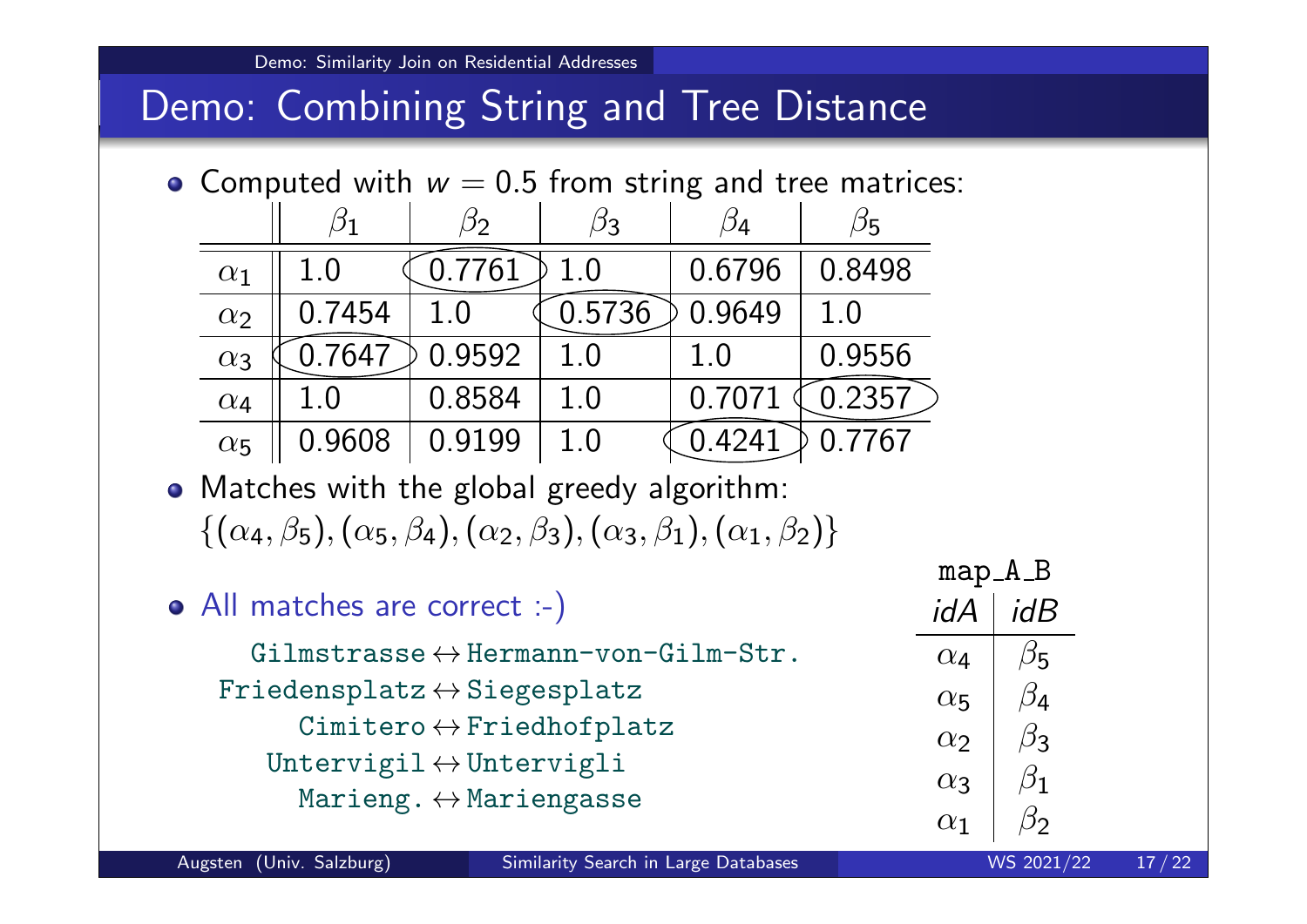#### Similarity join on three real databases:

- electricity company (elec) German street names,  $45k$  addresses
- registration office  $(reg)$  Italian street names, 43k addresses
- $\bullet$  census database (cens) German street names, 11k addresses
- Measure precision and recall
	- Precision: correctly computed matches to total number of computed matches
	- Recall: correctly computed matches to total number of correct matches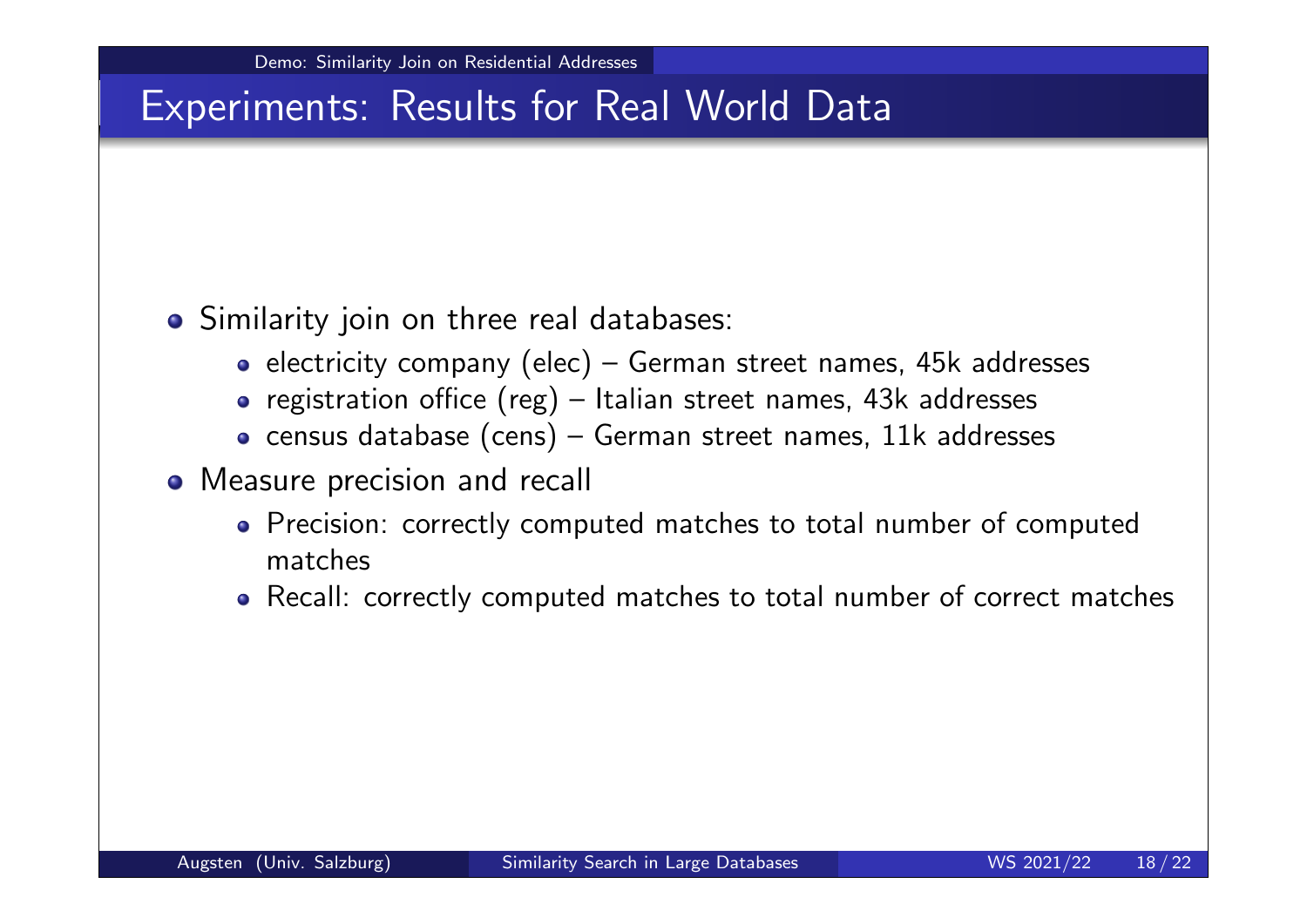- Similarity join with global greedy matching
- String weight  $\omega$  varies from 0 (only trees) to 1 (only strings)
- Measure precision and recall (high is good)

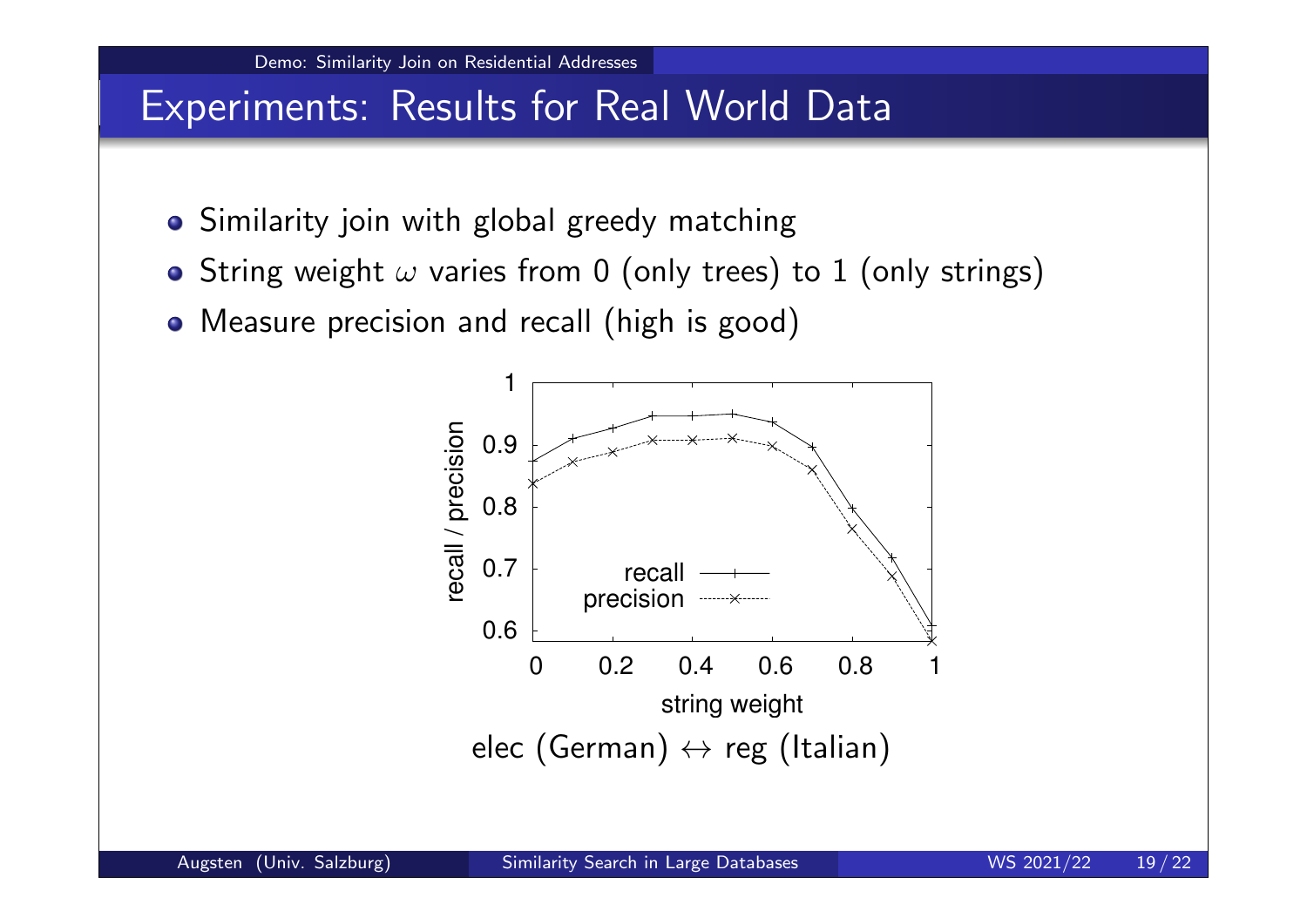

- Similarity join with global greedy matching
- String weight  $\omega$  varies from 0 (only trees) to 1 (only strings)
- Measure precision and recall (high is good)

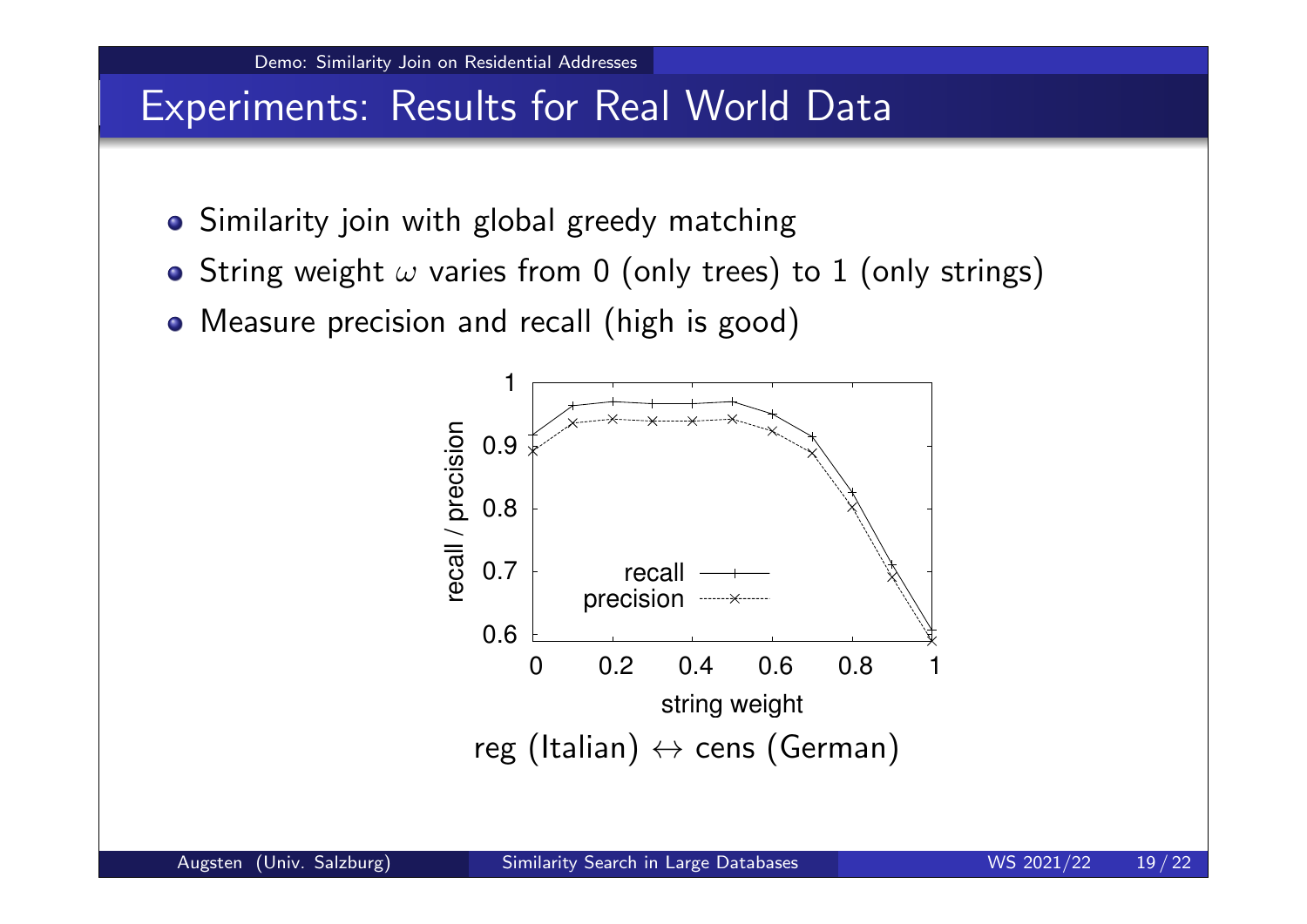

- Similarity join with global greedy matching
- String weight  $\omega$  varies from 0 (only trees) to 1 (only strings)
- Measure precision and recall (high is good)

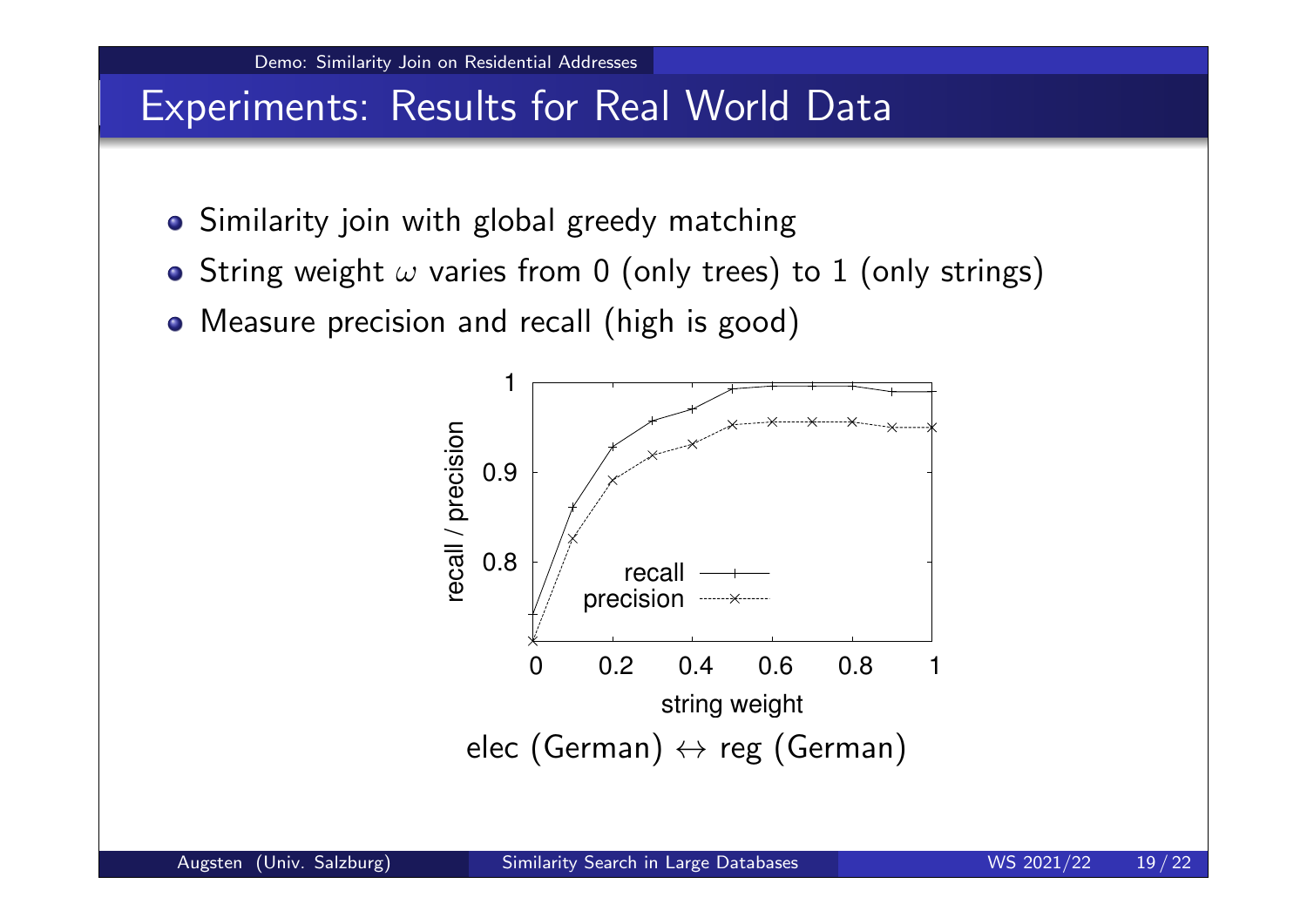Summary of the experimental results:

- High string weight  $\omega$  good for German-German, bad for German-Italian
- **•** String weight  $\omega = 0.5$  good for both German-German and German-Italian
- **•** Precision and recall very high ( $\omega = 0.5$ ):
	- more than 90% even for German-Italian
	- precision almost 100%, recall 95% for German-German ( $\omega = 0.5$ )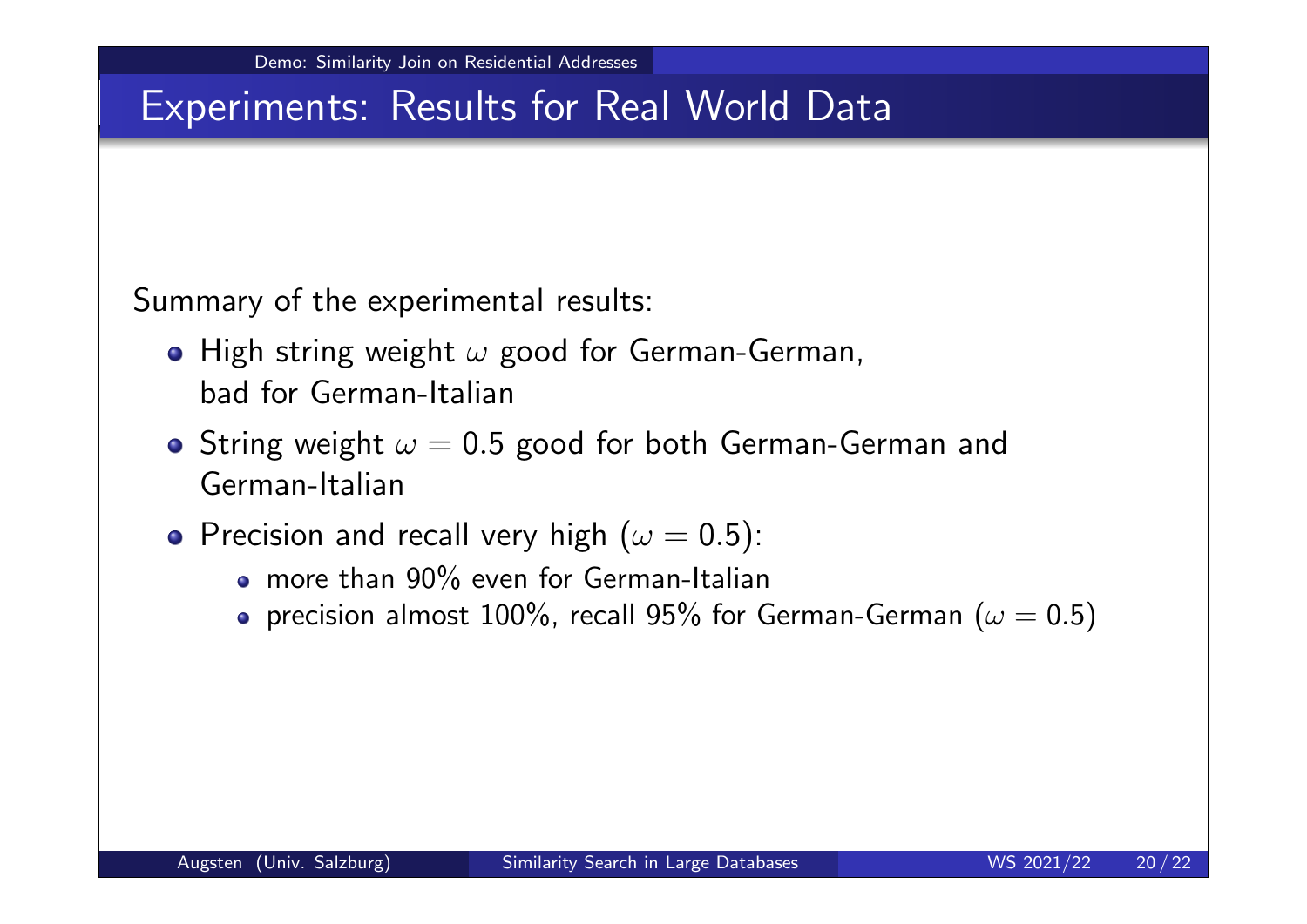